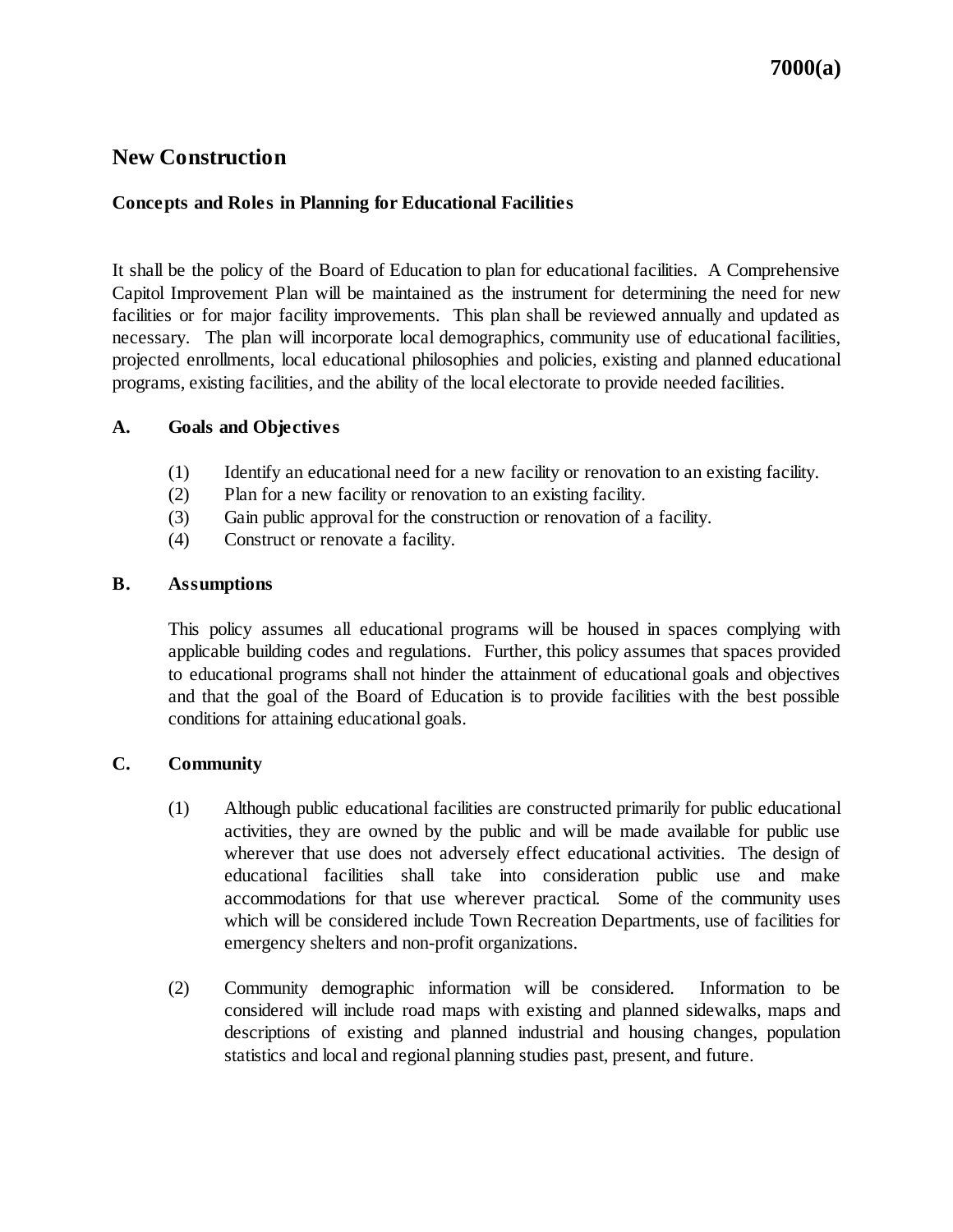# **New Construction**

## **Concepts and Roles in Planning for Educational Facilities** (continued)

#### **D. Enrollment**

The projection of student enrollment is recognized as an essential element of the long range plan. The plan will be based on the best available information on present and future enrollments. However, projections are based upon assumptions and subject to inherent weaknesses. Projections will be considered the best estimate at a given point in time. Given this assumption, enrollment projections will be updated annually and when new data becomes available or when assumptions change.

- (1) The methods that may be used to predict enrollment include cohort survival, students per dwelling unit, and actual birth rates for the Town of Hamden.
- (2) Some of the statistics concerning enrollment which will be maintained include the past five year's enrollment, five year predictions, and enrollment summaries by school for past year, present year, and next year. Other statistics will include nonpublic school enrollment by grade level and students with identified learning disabilities by district and by grade for each school.

#### **E. Educational Philosophies, Policies and Programs**

To the extent that educational philosophies, programs and policies affect facilities, they will be considered in the development of the District's plan.

#### **F. Facilities**

The plan will consider the capacity of existing facilities and their adequacy to house existing educational programs.

The plan will consider individual building inventories consisting of construction dates, renovation dates, floor plans, legal capacity by space, type of construction, listing of educational spaces and handicap access information.